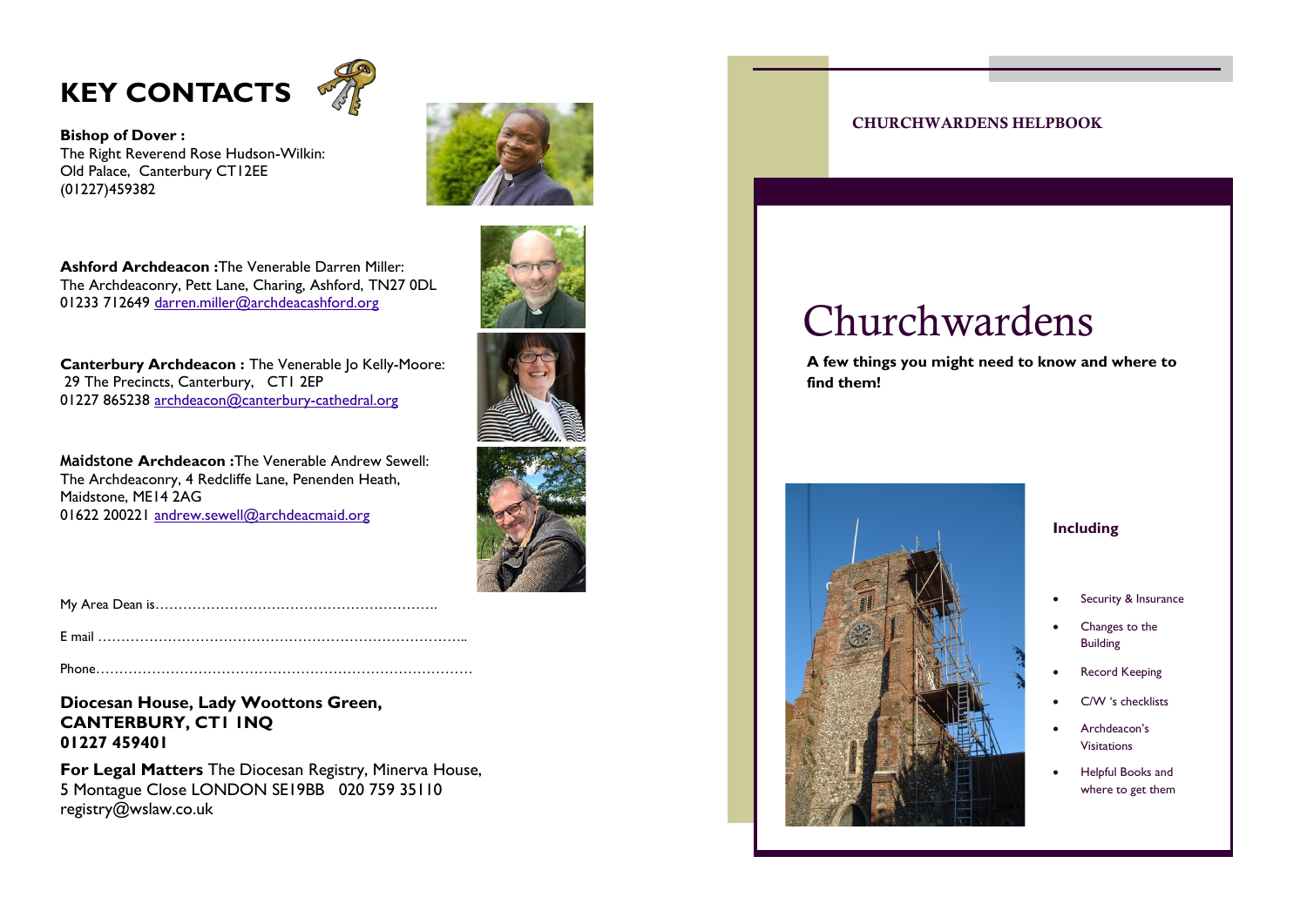### Churchwarden's Job Description

**The Main duties etc are set out in the separate document the Office, Duties and Legal Responsibilities.**

In short though

### **Property matters**

(As to the church, the churchyard and the movables)

- Keeping the **property register (**formerly called the terrier and inventory**)** and the **log-book** is the specific responsibility of the Wardens, who should keep them up to date and make sure they are able to hand these over to the new wardens at the time when one retires and another takes over.
- The **property register** is a list of land belonging to the church ,a list of all the items belonging to the church
- The **log book** a detailed record of all the alterations, additions and repairs carried out in relation to the church, its land and its contents.
- Wardens are required at least annually to make a sufficient inspection of buildings and contents, and the last PCC meeting before the AGM the wardens must report to the PCC and then to Annual Parochial Church Meeting on all the property matters.
- Although it rarely matters, all the moveable items of the church are the property of the churchwardens. They cannot sell them without the authority of a faculty.

Spare pages for both the log book and property register can be obtained from:-

www.amazon.co.uk www.eden.co.uk www.chbookshop.co.uk www.wesleyowen.com

### **Good order**

• The Wardens must preserve decency in the church and the churchyard, which may be as simple as making sure that they do not become filthy dirty, or that they are not seen as places where larking about is appropriate. It may on occasion mean removing those who are misbehaving.

Although there is often a local arrangement for someone to do it, Churchwardens are legally responsible for provision of what is needed for communion services.

They are required to see that all is in order for services, whilst local custom varies who is responsible for various things the warden needs to be sure that

### Other books you might consider



' The Churchwarden's yearbook ' £16.99 +P&P at Amazon www. Churchwardenbooks.co.uk & Amazon.co.uk Has lots of information, including altar frontal colours, the dates for every saint you've ever heard of, lectionary and helpfully runs from Advent in the previous year to January in the one following the Diary date. It also tells you which 'Common Lectionary Year' you are starting on the first Sunday of Advent very helpful when trying to find a reading!

The Churchyards Handbook . A bigger look at this subject

But if it is part of your job you might like more advice

£10.95 at Amazon



All these books would be a legitimate expense to claim back from your Church **Treasurer** 

If you have a tablet computer or smart phone, Church House Publishing do an App Called 'Sunday Worship' which can be very useful listing the appropriate colour for the Sunday, as well as readings and Collects and it is a very reasonable £2.29 a year.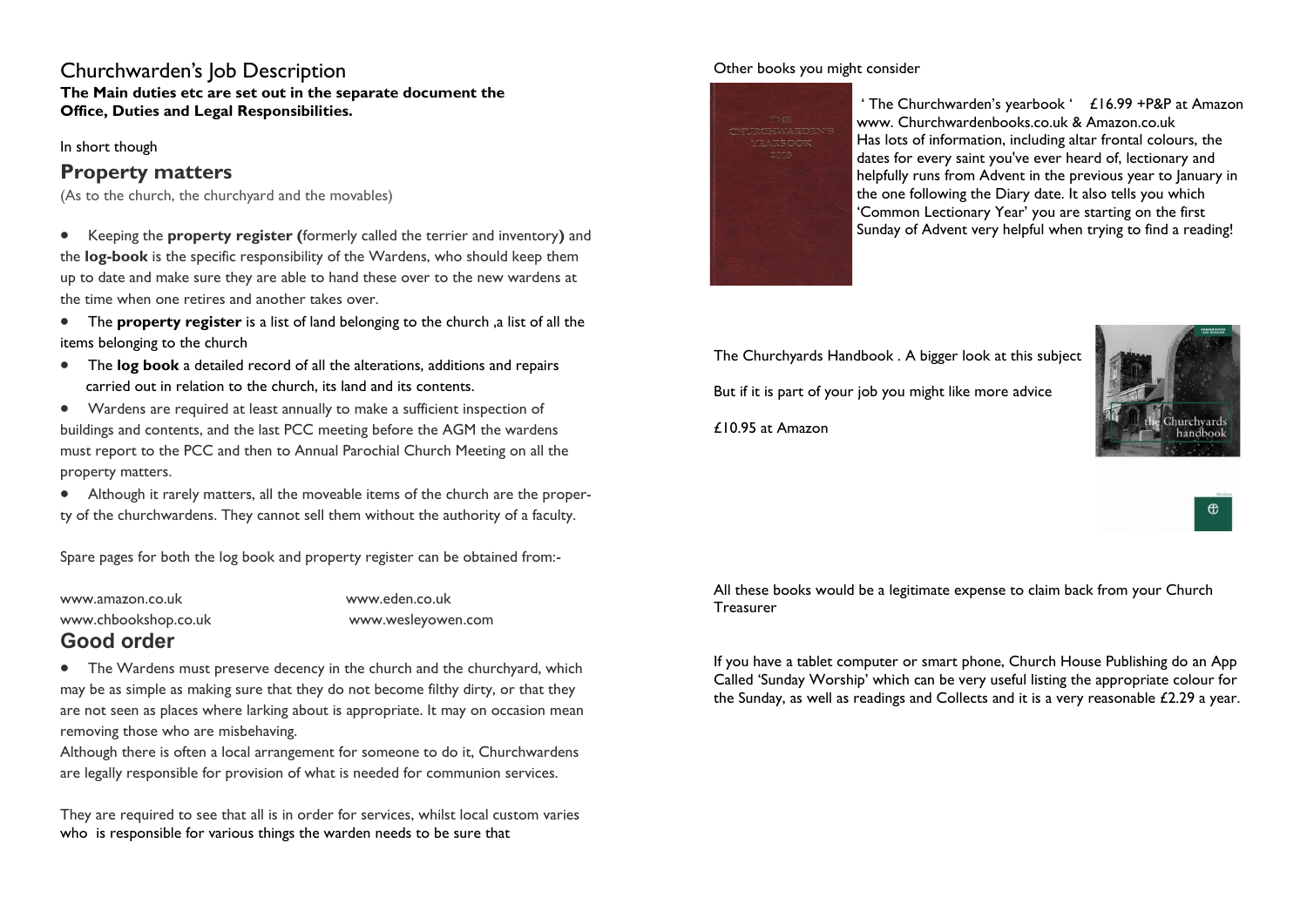

Two books recommended by other Churchwardens. The 'Handbook' has been revised more recently, but the 'Practical ' is reckoned to use less jargon, and be easier to understand.

Both are available from *Amazon* at a discount Practical Church Management £20, The Handbook for Churchwardens and Parochial Church Councillors £12.99

If you prefer not to use Amazon there is an online Christian Bookshop www.eden.co.uk, or order through any local bookshop.

Many other books are available but these two get the best reviews!

### GENERAL WEBSITES

| www.churchofengland.org<br>lots of information and a good search engine |
|-------------------------------------------------------------------------|
|-------------------------------------------------------------------------|

www.parish resources.org.uk*…… lots of info downloadable forms etc all free!*

www.canterburydiocese.org *the diocesan website*

Free altar frontal and other items is the right colour for the day<br>
The sidesman lesson readers coffee makers etc. are all present

- The sidesmen, lesson readers, coffee makers etc are all present
- There are sufficient wine and wafers for a communion service
- Candles are in good order, and topped up if you are using oil ones
- The altar is 'laid up' for communion if the server or sacristan is not there to do it



Fig **B**. This is covered by the veil (the coloured cloth which normally matches the altar) with the burse on top.



- That the correct service books are being given out and a set is in the priests stall. Are the readings found in the lectern lectionary or bible
- If you know it is a **visiting clergyman** who will require payment, that the treasurer is aware and provision has been made.
- That if there are **Banns** to be read that the banns book is ready in the priests stall
- You may also need to place the offertory plate in it's usual place depending on your churches custom.
- Place a glass of fresh water in the priests stall.
- Ensure priest has clearly written copies of any notices you wish given out.
- Is the sound (loop) system switched on

If you've done all this relax and help the welcomers !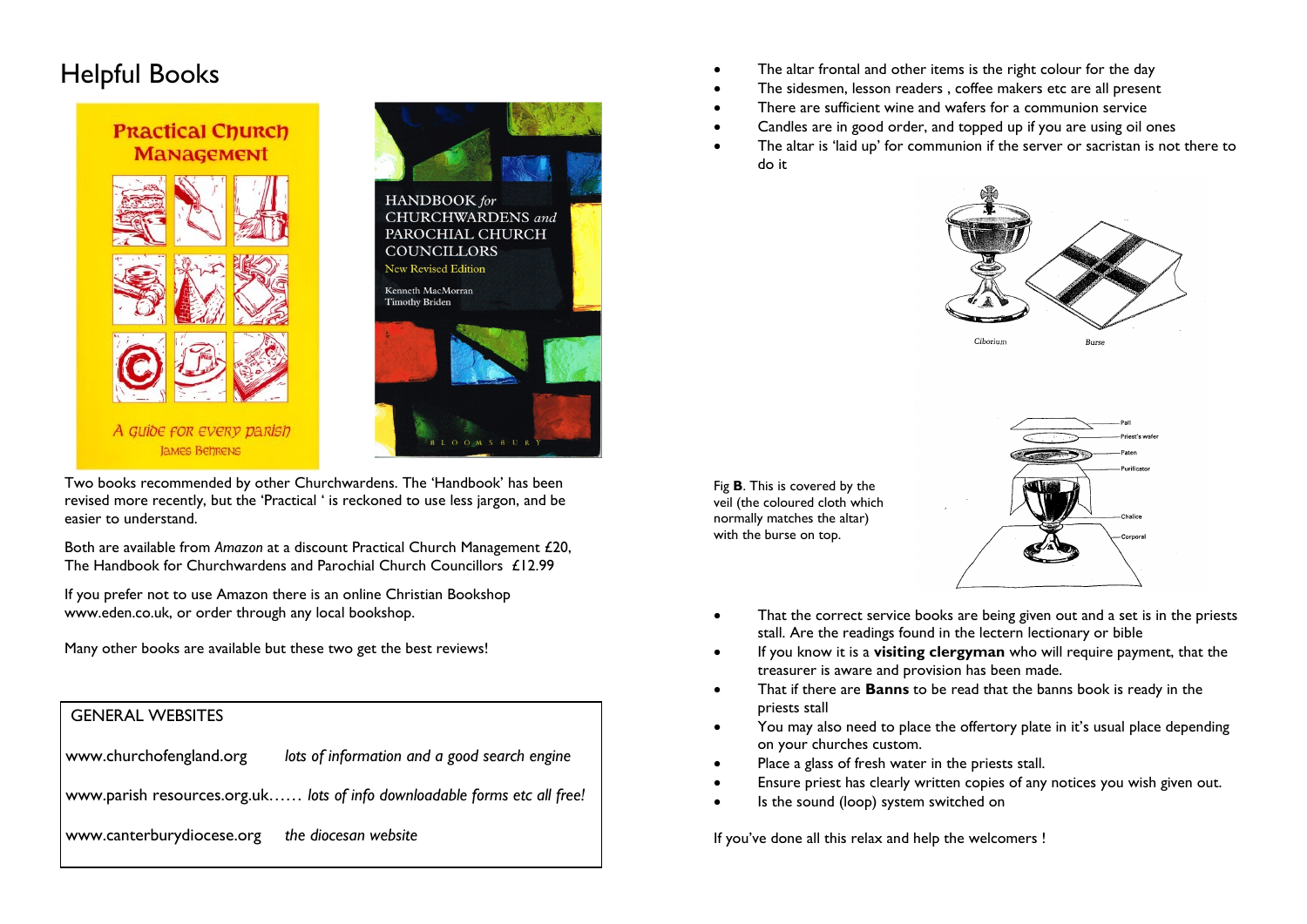### **Lay Support**

In case of emergency, Churchwardens are expected to read Morning and Evening Prayer, such as when no priest or licensed lay person attends. Wardens almost never have any authority (because of the Canon Law on the point) over music or liturgy, which are generally under the exclusive authority of the priest. However, as members of other parish committees and groups, Churchwardens are often able to offer advice and assistance even in these areas. Each warden will have her or his own particular areas of knowledge and interests; between them they should not only fulfil their formal duties but also deal with unexpected problems and add to the general well-being of the parish.

### **Churchyards**

If the church has an 'open' churchyard ,that is burials are still allowed in it , the wardens should ensure that it is kept in good order, this may involve the removal of dead flowers or inappropriate items left on graves, this is a sensitive matter however so should be undertaken with care. The hazards of 'leaning' gravestones etc cannot be underestimated, they remain the property of the deceased's family and where possible they should be contacted to have them maintained. Where they cannot be traced or the suggestion is to lay stones flat the DAC should be contacted as this may require a faculty.

'Closed' churchyards are the responsibility of the local civic authority. There should be a plan of the churchyard if possible, in any event of the area used for newer burials and ashes plots, this should be kept up to date.

If you are interested in making your churchyard wildlife friendly contact Diocesan House who may be able to put you in touch with an advisor.

#### **Reports, & Meetings**

Churchwardens are usually given the job of responding to 'official' questions about the parish, and have to make various reports each year to the PCC and to the annual parochial church meeting and to the Archdeacon *(called articles of enquiry).*  They may be trustees of some charitable trusts connected with the church They are expected to attend all the meetings of the PCC and the standing committees, and should meet regularly with the parish priest.

#### **Records which should be preserved**

Registers of baptisms, marriages, burials, banns and confirmations Register of services Orders of service for special services held at the church Documents relating to property, e.g., title deeds, inventories, terriers, maps and plans Documents relating to the church fabric, especially major restorations and alterations, including quinquennial survey reports, church log books, faculties, specifications, plans, correspondence and photographs Papers concerning special parish projects Papers regarding benefactions Papers relating to legal rights and duties and disputes Union of benefice papers, plurality orders and pastoral schemes and orders Parish profiles, compiled during vacancies in benefices Vestry minutes Parochial Church Council minutes, detailed agenda, and reports Parochial Church Council account books and annual statements of account Churchwardens' accounts Records of the overseers of the poor (including overseers' accounts, rate books, apprenticeship indentures, bastardy papers and settlement papers) Records of the surveyors of the highway Records of the parish constables Records of local charities Records of local schools Parish magazines, church guides, and publicity material produced by the parish (one copy of each issue) Minutes, accounts, etc. of auxiliary organisations, e.g. choir, bellringers, Mothers' Union, Sunday School **Records which can be destroyed** Marriage and baptism certificate counterfoils Banns, burial and disposal certificates Baptism and banns applications Parochial Church Council cash books, paying-in books, bank statements, bills, used cheques and other subsidiary financial records Correspondence regarding routine parish administration and routine financial matters Superseded insurance policies Circular letters sent out by other organisations Files relating to former personnel

These documents can be disposed of when no longer needed for administrative purposes. **For legal reasons, all financial records should be retained for seven years.**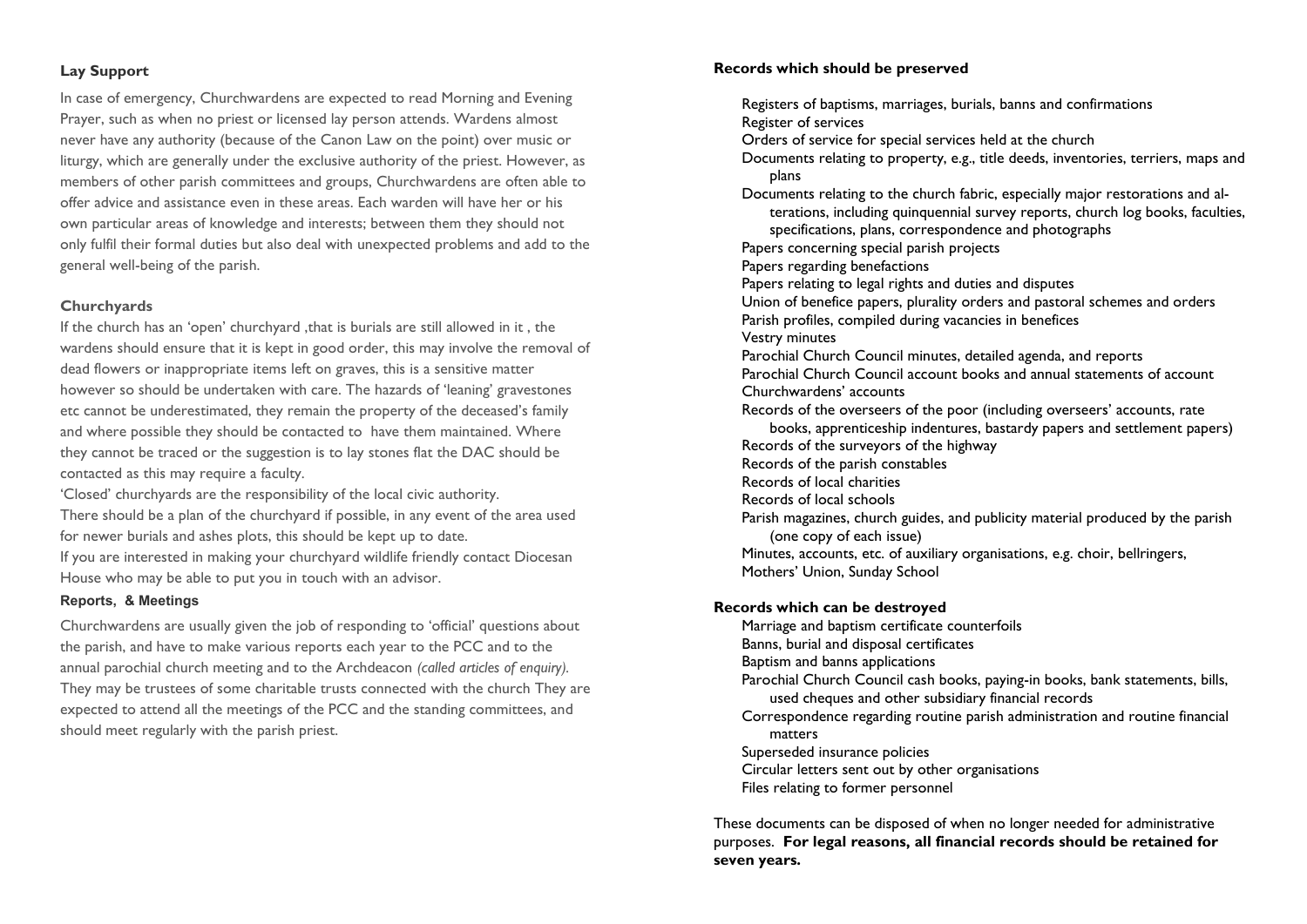### **Archives and Church Records**

#### *Diocesan Record Offices*

*Churches in the pre-2011 Archdeaconry of Maidstone* (Exemptions held by Maidstone All Saints, Lenham St Mary, Wormshill St Giles, Bethersden St Margaret) The Kent History and Library Centre, James Whatman Way, Maidstone ME14 ILQ, tel 08458-247200; email [historyandlibrarycentre @kent.gov.uk](mailto:historyandlibrarycentre@kent.gov.uk)

#### *Churches in the pre-2011 Archdeaconry of Canterbury*

(Exemption held by Ash St Nicholas) Canterbury Cathedral Archives, The Precincts, Canterbury CT1 2EH tel 01227- 865330, email archives@canterbury-cathedral.org

### *Legislation*

Parochial Registers and Records Measure (1978, amended 1992): non-current registers and records over 100 year old, and registers whose earliest entry is 150 years old, should be deposited in a Diocesan Record Office. Data Protection Act Financial regulations

#### *Good record-keeping*

Quality ink, eg Registrar's ink (obtainable from Ecclesiastical Stationery Supplies, [http://www.registrarsink.co.uk/,](http://www.registrarsink.co.uk/) tel 01440-760360)

Stable, dry conditions Secure conditions Avoid paperclips, brown paper etc

### *Further information*

'*Keep or Bin'* for detailed information on which records need to be kept, and why:

- [http://www.cofe.anglican.org/about/librariesandarchives/keeporbin/,](http://www.cofe.anglican.org/about/librariesandarchives/keeporbin/) or by post from the Church of England Record Centre, 15 Galleywall Road, South Bermondsey, London SE16 3PB.
- *A Guide to the Parochial Registers and Records Measure 1978 (as amended at 1st January 1993,* available from Church House Publishing, Great Smith Street, London SW1P 3BN.
- [www.kentarchives.org.uk](http://www.kentarchives.org.uk) and [http://archives.canterbury-cathedral.org:](http://archives.canterbury-cathedral.org) online catalogues for the History and Library Centre and the Cathedral Archives, with listings of parish documents held in the record offices
- James Behrens, *Practical Church Management* (1998), chapter 24 *'Building on history'* project website: [http://www.open.ac.uk/Arts/building-on-](http://www.open.ac.uk/Arts/building-on-history-project/)
- [history-project/](http://www.open.ac.uk/Arts/building-on-history-project/) For guides on writing church and parish histories. Conservation by Design, [http://www.conservation-by-design.co.uk/,](http://www.conservation-by-design.co.uk/) for paper conservation products, eg silica gel

### **Visits and Visitations**

### **The Annual Visitation**

Following the period of the Annual General Meeting when the churchwardens are elected, they are asked to attend at Canterbury Cathedral or at another church to be sworn in. This is also the occasion when the Archdeacon will deliver an Address and pass on information and news of developments which will be of importance to the Churchwardens during the year. Usually before the service they are asked to complete a card to show that they have attended and are duly sworn in as the Bishops Officers in the parish. Customarily Sidespersons and members of the PCC have also attended and been sworn in but it is the Churchwardens who are the 'stars of the show'.

### **Area Dean's Visit**

Every 3 years the Area Dean, usually accompanied by the synod lay chair, will visit the wardens to complete a visitation on behalf of the Archdeacon. They will probably wish to inspect your records, possibly your church building and may have other questions about the life of your church which will vary from Deanery to deanery.

### **Church Building - Quinquennial Inspection**

A quinquennial inspection is carried out on every church by an approved Architect to survey the state of the building and make recommendations. The parish bears the cost of this inspection. If you wish to change your architect they will need to be approved by the DAC.

### **Parish Records—Quinquennial Inspection**

### **The Diocesan Archivist**

May carry out a quinquennial inspection of Parish registers, records and archives, she will check that they are in good condition and being correctly stored, also that only a fountain pen with **registrars ink**\* is being used for their completion. This ink can clog fountain pens so either wash it out with water between fills or obtain an old fashioned 'dipping pen'.

\*Ink supplies can be obtained from E.S.S Tel 01440 760 360 or on line at registrarsink.co.uk or Amazon and others 'Diamene ' is the make I'd recommend

Or theonlinepencompany.com Tel 01299 826744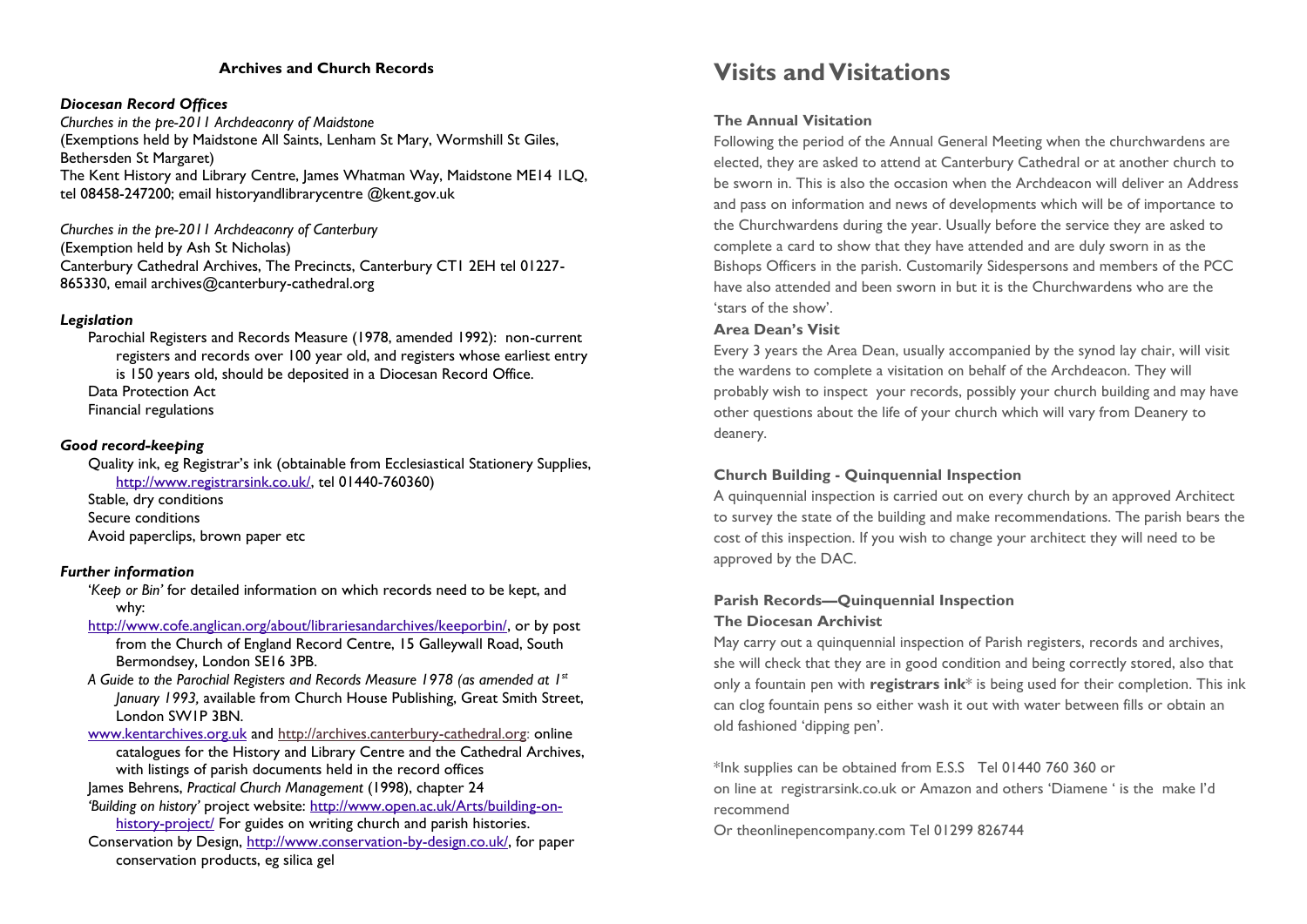# Our Church Building

Do those changes or repairs need a faculty? Do we need planning permission? Where can I get advice?

Advice and guidance on all aspects of the care and maintenance of church buildings is provided by the Diocesan Advisory Committee (DAC).

The Committee is appointed under the Care of Churches and Ecclesiastical Jurisdiction Measure 1991, primarily to offer advice to Parochial Church Councils (PCCs) and to the Commisary General of the Diocese about proposed works to church buildings and churchyards.

The DAC forms part of the work of the Communities and Partnerships Network and can help with:

- Faculty applications, Now completed online https://facultyonline.churchofengland.org
- Planning of building projects in a church,
- Advice on protecting church buildings,
- Guidance for those living in church owned housing, and general and specialist

advice on church maintenance.

The Diocesan Advisory Committee (DAC) has a number of experts who will give you free advice on subjects as diverse as Trees to Structure. In the **first** instance ALWAYS contact

Edmund Harris. Care of Churches Officer or Charles Josefson Assistant Care of Churches **Officer** The Old Palace The Precincts **Canterbury** CT1 2EE [EHarris@diocant.org](mailto:idodd@propcant.org) / 01227 459401

Every church should also have an inspecting architect who carries out a quinquennial(5 yearly) inspection and also give advice about your church building.

Our architect is…………………………………………………………………

Phone………………………………….e.mail…………………………………...

## Everything in its place………………

Churchwardens should be aware of what is contained in every cupboard in their church, many churches fail to look their best because there is a reluctance to throw anything away 'just in case'.

Look through those boxes in the cupboard……….

Items listed on the church property register of a minor nature such as worn linen or hymn books can be disposed of by listing 'beyond reasonable use'. Other items of course may need a faculty.

When it comes to papers and records the following pages carry an excellent aide memoire from the Archives department, some items may need to be sent or taken to your local archive.

Cleanliness and tidiness always creates a good impression for visitors. Try to resist 'gifts' from parishioners such as old chairs, wardrobes and the like, they also might need a faculty!

### Don't forget to delegate and share the work…

Being a churchwarden should be enjoyable. Share the work between the wardens, but make sure you know who is doing what.

Delegate to others items you don't need to do such as rotas, organising fund raising etc.

### Look after your parish priest……….

Churchwardens are chosen to be officers of the Bishop. If he/she or their representative, the archdeacon, visits the parish to attend a service, the wardens are expected to be present to greet, and to precede them in procession carrying their staves.

As the bishops officers, churchwardens are required to support their incumbents and their families. They should get to know them and pray for , and with, them as often as possible. Churchwardens should never publicly disagree with their clergy. If there are differences they should be ironed out in private. Sometimes PCC's have differences with their ministers; churchwardens never should. Only if ministers fail to carry out their duties, or commit immoral or criminal acts should churchwardens withdraw their support and report the matter to the Archdeacon or the Bishop.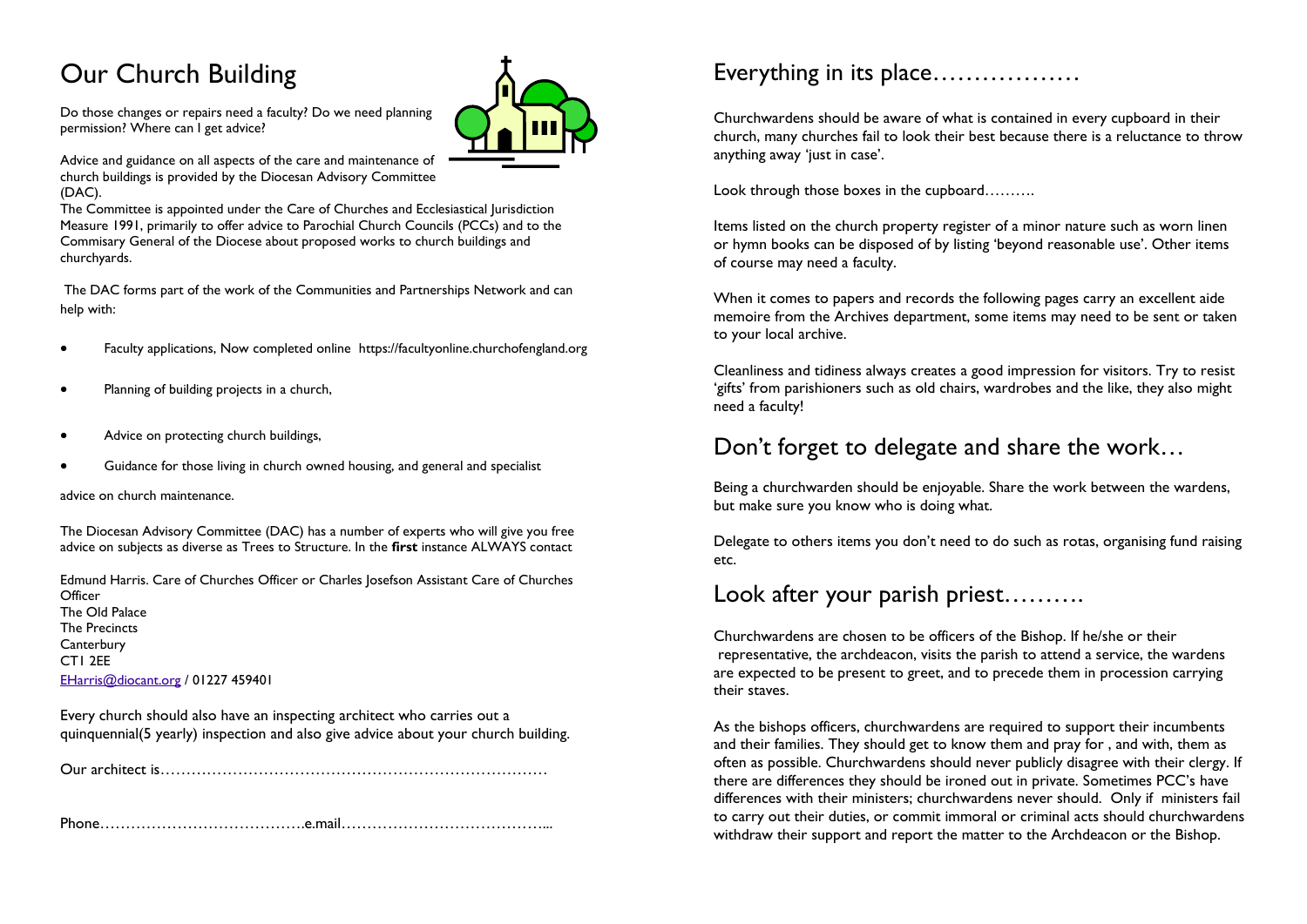# The Churchwarden and Money

responsible person such as the treasurer.

Whilst the church monies are the property of the PCC, the Churchwardens are charged with taking care of the money collected in churches until such time as it can be passed to a

They should ensure that the collection is counted by at least two people and the amounts recorded in the **Service Register**.

Likewise gift aid envelopes should be opened and the amounts recorded, on the outside of the envelopes, and in total in the service register, before the envelopes are passed to the person responsible for the parishes Gift Aid. Registers normally have two cash columns for this purpose, one for cash and one for evvelopes. Those responsible for the counting should sign or initial the register

### **Under no circumstances should envelopes be passed on still containing donations.**

*Should the parish find itself without a treasurer, it falls to the churchwardens to take on the treasurers duties, until another is found.*

Churchwardens should try to keep abreast of the financial state of their parish, especially regarding the payment of Parish Share , clergy expenses etc. although these remain the responsibilities of the whole PCC.

# Health and Safety

Your parish may have a H&S sub committee, but you should be aware of any issues. Do you have the right number and type of fire extinguishers, a first aid kit, an accident book?

In most cases common sense must prevail! Again Ecclesiastical Insurance and the Church Buildings Council have copious amounts of advice on their web sites.

www.ecclesiastical.com/churchmatters/churchguidance/churchhealthandsafety/ index.aspx

[http://www.churchcare.co.uk/churches/guidance-advice/looking-after-your-church/](http://www.churchcare.co.uk/churches/guidance-advice/looking-after-your-church/health-safety-security) [health-safety-security](http://www.churchcare.co.uk/churches/guidance-advice/looking-after-your-church/health-safety-security)

You should be aware of particular needs for 'working at height' , church events, building works , hiring your premises etc.

Why not work through Ecclesiatical's 'How safe is your church '

# Church Security

All churches should be insured, this is a PCC responsibility but Wardens should be aware. and most are covered by



Ecclesiatical Insurance Office Plc . Beaufort House, Brunswick Road, Gloucester,GL1 1JZ

For enquiries phone 0845 777 3322 For claims phone 0845 603 8381 Or e.mail churches@ecclesiastical.com

### **Contrary to common belief, they believe that if any building should be kept open it is churches!**

Good advice is available at www.ecclesiatical.com/churchmatters where you can find downloadable comprehensive guidance notes on keeping your church open, and general security.

If the worst comes to the worst you will need:-

Insurance policy number…………………………………………………..

Renewal Date……………………………………..

Phone number of local police to report a crime..................................

None of this is a substitute for common sense so never 'hide' a key in an unlocked public area that gives access to valuables.

Always put brass and other tempting items of value away when the church is open.

### **Employee and Public Liability**

Check you have a current certificate from the insurers displayed in the church.